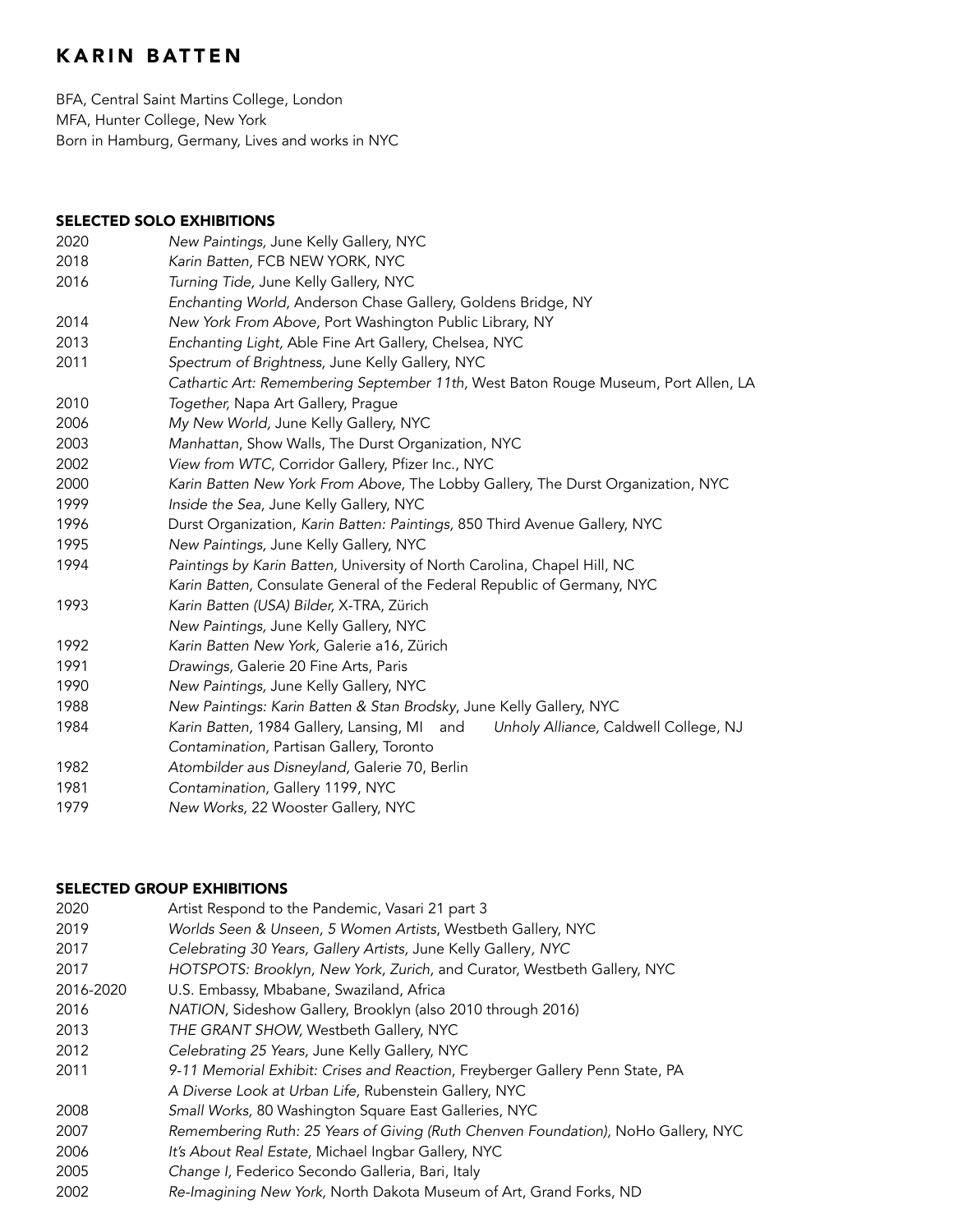| 1999 | Summer Tides, Nabi Gallery, Sag Harbor, NY                                              |
|------|-----------------------------------------------------------------------------------------|
| 1997 | Dialogue Est/Ouest, Centre d'Art du Puy Guérin, Vayolles, France                        |
| 1996 | Promenade Art Show, The Brooklyn Arts Council, Brooklyn                                 |
| 1994 | Sensual Landscapes, The Shirley Fiterman Gallery, BMC, City University of New York, NYC |
| 1993 | 7th Annual Women in the Visual Arts Exhibition, Erector Square Gallery, New Haven, CT   |
| 1993 | New Works, Fine Art Gallery of Southwest Louisiana, Lake Charles, LA                    |
| 1991 | The Hoyt Institute of Fine Arts, New Castle, PA                                         |
|      | The Changing Face of Soho, ceramic mural, Arts for Transit, NYC                         |
| 1985 | The La Lucha Murals, Museum of Contemporary Hispanic Art, NYC                           |
|      | La Lucha Continue, a mural park, La Plaza Cultural, NYC                                 |
| 1984 | Faculty Show, Parsons Exhibition Center, NYC                                            |
|      | Abstractions, The First Women's Bank, New York                                          |
|      | Adieu 84-Variierte Phantasmen, Deplanekunsthalle, Berlin                                |
| 1983 | New Beginnings, The Pentonville Gallery, London                                         |
| 1986 | UPFRONT, curated and shown, Exit Art, nyc                                               |
|      | Terminal New York, US Army Terminal, Brooklyn                                           |
| 1979 | Faculty Show, Parsons Exhibition Center, NYC                                            |
|      | National Drawing '79, Holman Art Gallery, Trenton State College, NJ                     |

## SELECTED RESIDENCIES AND AWARDS

| 2020    | Willapa Bay Air Residency, grant to paint, Oysterville, WA                                 |
|---------|--------------------------------------------------------------------------------------------|
| 2016-19 | Director, Jurist Westbeth Gallery, NYC                                                     |
| 2014-16 | Jurist, Ruth & Harold Chenven Foundation Awards, NYC                                       |
| 2012    | Altos de Chavon, Dominican Republic                                                        |
| 2010    | Fundacion Valparaiso, Mojacar, Spain;                                                      |
|         | Gottlieb Foundation finalist 2010 and 2017                                                 |
| 2008    | Ragdale Foundation, Lake Forest, IL                                                        |
| 2006    | Byrdcliffe Arts and Crafts Colony, Woodstock, NY                                           |
| 2005    | Hambidge Center, Rabun Gap, GA                                                             |
| 2002    | Hall Farm Center for Arts & Education, Townshend, VT                                       |
| 2001    | Pollock-Krasner Foundation emergency grant, NYC                                            |
|         | Studioscape in the World Trade Center, Lower Manhattan Cultural Council, NYC               |
| 1998    | Artists' Fellowship in Painting, New York Foundation for the Arts, NYC                     |
| 1996    | 1st Prize in the Promenade Art Show, The Brooklyn Arts Council, NYC                        |
| 1987    | New York State Council on the Arts, NYC                                                    |
|         | Artmakers, Inc., Metropolitan Transportation Authority, and North Star Fund, NYC           |
|         | Fellowship, Yaddo, Saratoga Springs, NY                                                    |
| 1986    | Fellowship, Virginia Center for the Creative Arts, Sweet Briar, VA                         |
| 1985    | Artmakers, Inc., North Star Fund, New York                                                 |
| 1979    | Founder, director, and curator with Al Loving and Margo Machida of 22 Wooster Gallery, NYC |
| 1978    | EXPO CUBA, 1st prize, International Poster Award, Havanna, Cuba                            |
|         |                                                                                            |

## LECTURES & FILMS

| 2016 | Lecture, Anderson Chase Gallery, Goldens Bridge, NY                                                           |
|------|---------------------------------------------------------------------------------------------------------------|
| 2012 | Lecture "Process and Identity", La Escuela de Diseno de Altos de Chavon, DR                                   |
| 2011 | Speaker at Cathartic Art: Remembering September 11th, West Baton Rouge Museum, LA                             |
| 2008 | "Clear Blue Tuesday" film, Director Elizabeth Lucas, Painting as prop in movie                                |
| 2002 | Tribeca Film Festival, Panel, Confusion in a Time of Uncertainty: Life After September 11th, Pace University, |
|      | with Jon Stewart, moderator; Spalding Gray, Susan Sarandon and Wendy Wasserstein                              |
| 1987 | Lecture, University of Vermont, Burlington, VT                                                                |
| 1984 | Lecture, Caldwell College, NJ                                                                                 |
| 1983 | Lecture, Fashion Institute of Technology, NYC                                                                 |
| 1001 |                                                                                                               |

Lecture, Parsons School of Design, NYC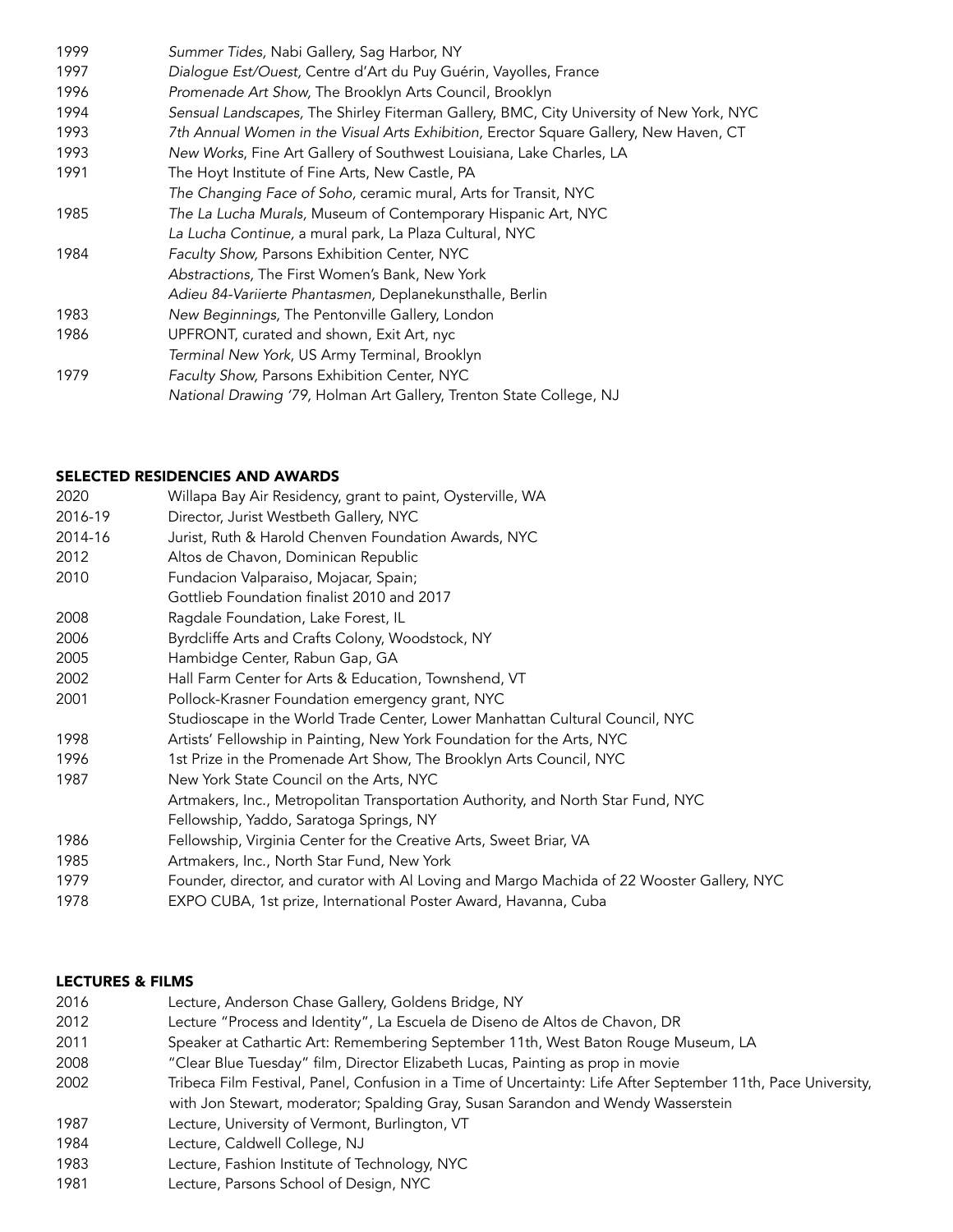#### **COLLECTIONS**

University of Maryland, Adelphi, MD National September 11 Memorial and Museum, NY The Federal Reserve Bank of NY, East Rutherford, NJ Davidson College, Van Every/Smith Galleries, Davidson, NC West Baton Rouge Museum, Port Allen, LA Galerie 70, Berlin Musikschule Schneider, Hamburg, Germany Thumb Gallery, Ltd., London

OSPAAL, Havana, Cuba Pfizer Inc., New York Reliance National, New York Hotel Millenium, New York Salomon Brothers Inc. New York Continental Insurance Company, New York Philipp Brothers Inc., New York European Illustration, London

#### PUBLIC ART

| 1988 | "James Baldwin" Stars of the Bronx, mural curated by Noah Jemison, ArtMakers, Bronx River Art Center, NYC |
|------|-----------------------------------------------------------------------------------------------------------|
| 1988 | "The Changing Face of SOHO", ceramic mural, with ArtMakers, MTA station, Broadway/Lafayette, NYC          |
| 1985 | "Nicaragua" mural, part of 24 large murals "La Lucha Continua" (The Struggles Continues) curated by       |
|      | ArtMakers and organized by Eva Cockcroft and Karin Batten, Lower East, NYC.                               |
| 1978 | CETA-OIA Sculpture Show, Battery Park, NYC                                                                |

#### REVIEWS, BOOKS AND ARTICLES

| 2020      | "Karin Batten: New Paintings, June Kelly Gallery", Delicious Line -Quarantine, by Dana Gordon, April 2020     |
|-----------|---------------------------------------------------------------------------------------------------------------|
|           | "The Art Show" Karin Batten, ADAA, June Kelly Gallery                                                         |
|           | "Karin Batten: New Paintings, June Kelly Gallery", Vasari 21, by Ann Landi, April 2020                        |
| 2019      | "Five Cosmopolitan Artists at Westbeth Gallery in April", WestView News, April 2019 by Jane Heil Usyk         |
| 2016      | "Westbeth Has Write Stuff To Deal With This Mess", The Villager, September 2016 by Amy Russo                  |
| 2016-2018 | San Francisco Peace and Hope, a literary journal to poetry & art, edit. Elizabeth Hack                        |
|           | "Artist Karin Batten appointed director of Westbeth Gallery," West View News, July 2016 by Martica Sawin      |
|           | "Artist Profile: Karin Batten, Solo Show Announcement June Kelly Gallery," Art in Brooklyn by Michael Sogartz |
|           | Vasari 21 online magazine, June 2016, by Ann Landi                                                            |
| 2015      | San Francisco Peace and Hope, a literary journal to poetry & art, edit. Elizabeth Hack                        |
| 2013      | "Art in New York City Artist Profile: Karin Batten" by Michael Sorgatz in Art In NYC blog                     |
| 2012      | "September11& Hurricane Sandy: A New York Artist's Story-Day 344", Artful Vagabond by Serena Kovalosky        |
| 2011      | "Karin Batten's A Spectrum of Brightness in NYC Gallery" by Jim Luce in Daily Kos                             |
|           | "A Spectrum of Brightness in SOHO" by Alison Martin, Chelsea Fine Arts Examiner                               |
|           | "Sideshow Gallery Features a Kaleidescope of 450 Metro Artists", Adrian Fussell                               |
|           | "The Big Show at Sideshow", Joanne Mattera Art Blog                                                           |
|           | "A Diverse Look at Urban Life", James Horner, Manhattan Fine Arts Examiner                                    |
| 2010      | "TOGETHER, the Path from Painting to Project", catalogue, Napa Gallery, Prague, CR                            |
|           | New American Paintings, Anniversary Edition, The Open Studio Press                                            |
| 2009      | ON THE WALL, book by Janet Braun-Reinitz & Jane Weissman                                                      |
| 2008      | Interview with Jon Gordon, on "Future Tense", American Public Media                                           |
| 2004      | Site Matters: The Lower Manhattan Cultural Council's World Trade Center Artist Residency, 1997-2001, book     |
|           | by Moukhtar Kocache, Erin Shirreff, Liz Thompson                                                              |
| 2002      | "Windows on the world", Local Life Arts, 8/9/02, Carol Graham                                                 |
|           | "Farm is haven for anxious artist", Brattleboro Reformer, Vol9NO.165, Willow L. Dannible                      |
|           | "North Dakota Museum of Art", University of North Dakota Alumni Review, 8-9/02, ND                            |
|           | "The Long Good-Bye", New York Magazine, Aric Chen, New York                                                   |
|           | "New Yorker of the Week" interview with Tanya Valle on NY1 television                                         |
| 1997      | "Festival Des Arts Dialogue Est/Ouest," catalogue, Anne Guiet, Vayolles, France                               |
|           | "New American Paintings," The Open Studio Press, Vol. 2, No. 4, curated by Ian Karp of OK Harris              |
| 1996      | "Art Calendar," Barb Dougherty, Upper Fairmount, MD                                                           |
| 1995      | "Karin Batten," catalogue essay by David Bourdon, June Kelly Gallery, New York                                |
| 1994      | das neue, Anke Schröder, Hamburg, Germany                                                                     |
| 1990      | "Karin Batten", essay by Margaret Sheffield, June Kelly Gallery, New York                                     |
| 1988      | "Penn Plaza Art," The Westsider, N. F. Karlins, New York                                                      |